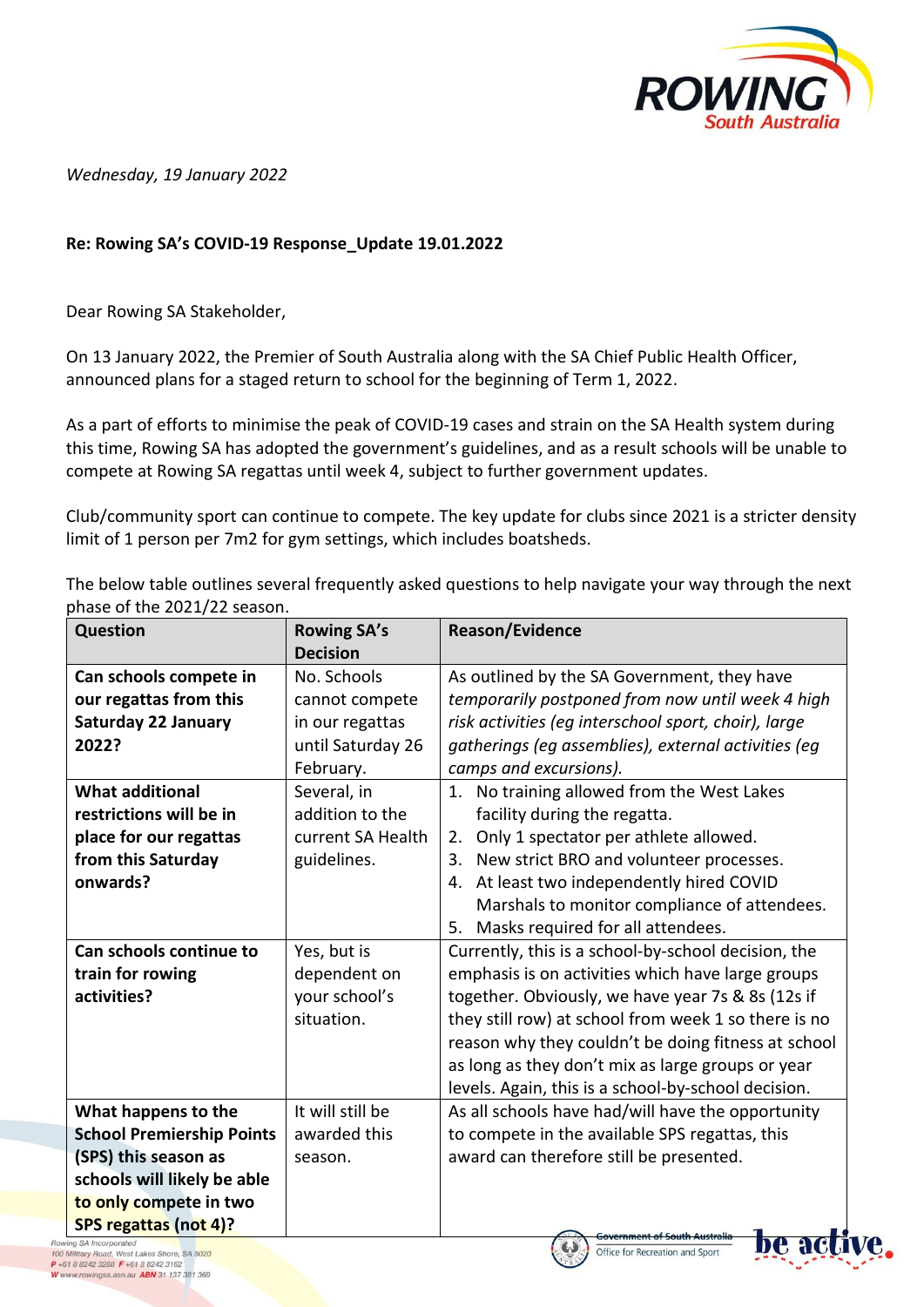| <b>Will Premiership Points</b>    |                   |                                                                               |
|-----------------------------------|-------------------|-------------------------------------------------------------------------------|
|                                   | No. The awarding  | It is not a fair competition if 50% of clubs/schools                          |
| be awarded considering            | of Premiership    | are unable to compete in the regattas (not by their                           |
| all schools are unable to         | Points will be    | choice).                                                                      |
| compete?                          | suspended during  | The awarding of points will resume from Saturday                              |
|                                   | this time.        | 26 February.                                                                  |
| Will we still run the             | Yes, however      | There are no restrictions in place for community                              |
| 'general' regattas on             | without entries   | sport competitions, so these regattas can continue                            |
| <b>Saturday 22 January and</b>    | from schools.     | under strict COVID protocols.                                                 |
| <b>Saturday 12 February?</b>      |                   |                                                                               |
| <b>Can school students</b>        | Yes. They would   | There are no restrictions in place for community                              |
| compete for clubs?                | need to be a      | sport competitions.                                                           |
|                                   | member of a club  |                                                                               |
|                                   | in this instance. |                                                                               |
| On the two days where             | Strong            | We insist that no school race or train with another                           |
| the SPS regattas were to          | communication     | school during their training session.                                         |
| run, there is a high              | and consultation. |                                                                               |
| chance that many schools          |                   | We will shortly follow up with each club and school                           |
| and clubs will train at           |                   | who use the West Lakes facility to gather                                     |
| West Lakes. This has the          |                   | information on their training sessions to ensure                              |
| potential to be a safety          |                   | numbers present are spread over the weekend,                                  |
| risk to our community.            |                   | and also so we do not go over the permitted                                   |
| How will this be                  |                   | maximum 1,000-person capacity at our facility. If                             |
| managed?                          |                   | required, we will provide training times to each                              |
|                                   |                   | school/club which will be different between each                              |
|                                   |                   | of these two weekends.                                                        |
| What effect do these              | Several.          | Ultimately a decision on this will need to be                                 |
| changes have on the               |                   | reached by the Heads of Rowing Schools                                        |
| <b>Head of the River regatta</b>  |                   | Committee. There are several options to be                                    |
| as well as qualification for      |                   | discussed and Rowing SA will be fluid and                                     |
| this event?                       |                   | supportive of reaching a positive solution for the                            |
|                                   |                   | students.                                                                     |
| Will live streaming be            | Yes, but not all. | Live streaming will be available for regattas from                            |
| available for regattas?           |                   | Saturday 26 February and throughout March. This                               |
|                                   |                   | is because we expect that there will be spectator                             |
|                                   |                   | restrictions for the remainder of this season.                                |
| <b>Should State Team</b>          | Yes, but not the  | As the State Team Pathway program has not yet                                 |
| selection and training            | Pathway           | commenced its selection there are many nominees                               |
| continue?                         | program.          | who are from a mix of schools. Selection for this                             |
|                                   |                   | event will be postponed until further notice as it                            |
|                                   |                   | has the same concerns to interschool sport.                                   |
|                                   |                   |                                                                               |
|                                   |                   | Other Interstate crews including Youth crews have                             |
|                                   |                   |                                                                               |
|                                   |                   | been selected and therefore who is training and                               |
|                                   |                   | when can be managed and controlled. Therefore,                                |
|                                   |                   | these crews should continue to train as normal.                               |
| <b>SA Rawing Association Inc.</b> |                   | This includes the day training at Murray Bridge on<br>Sunday 30 January 2022. |